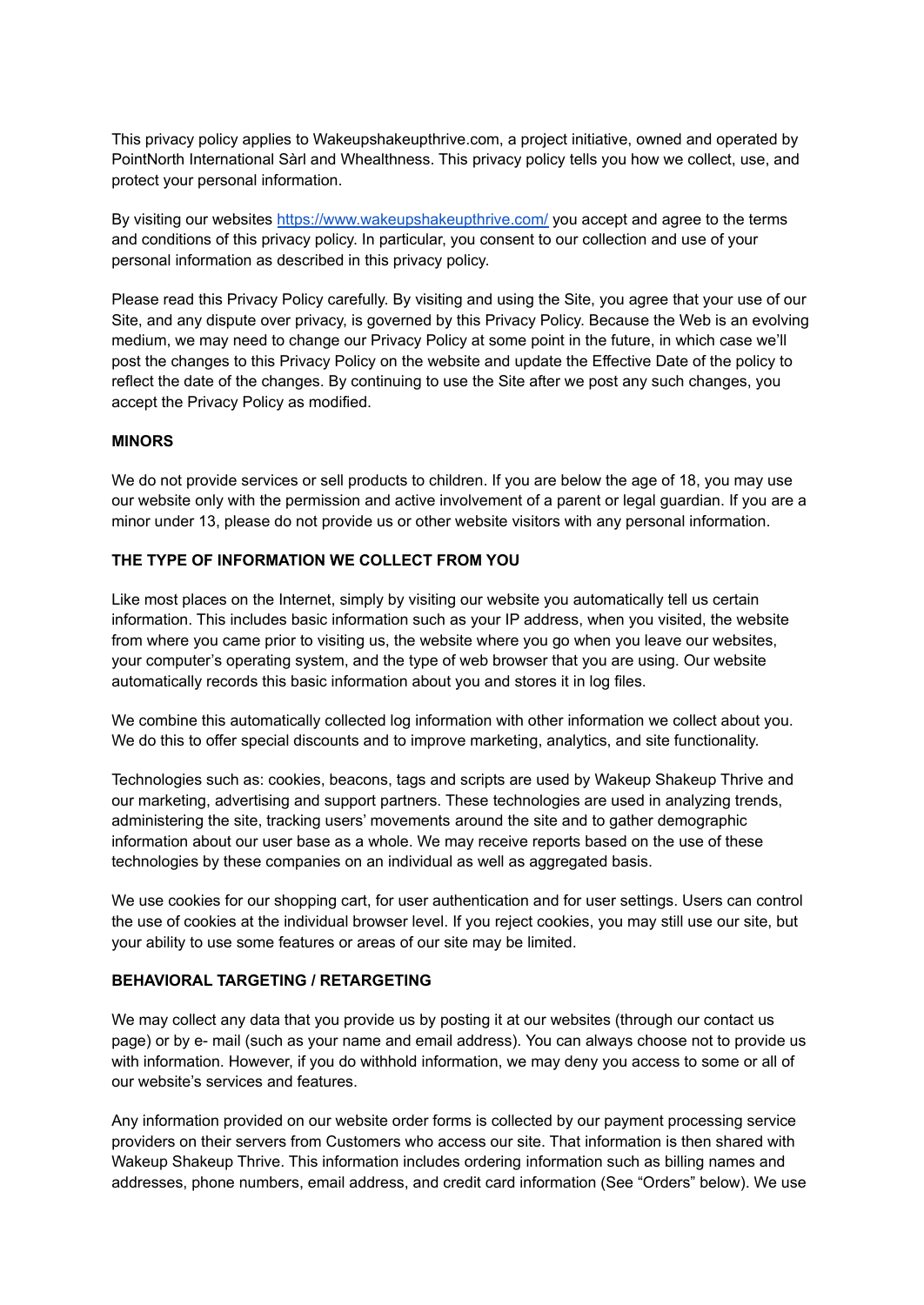this information primarily to fulfill customer orders and requests. We do not share this information with any third parties. However, we may disclose personal information collected if we have received your permission beforehand or in very special circumstances, such as when we believe that such disclosure is required by law or other special cases described below.

# **ORDERS AND USE OF PERSONAL INFORMATION**

If you purchase a product or service from us, we request certain personal information from you on our order form. You must provide contact information (such as name, email, and shipping address) and financial information (such as credit card information and expiration date). We use this information for billing purposes and to fill your orders. If we have trouble processing an order, we will use this information to contact you.

You may also provide personal information about other people, such as their name and email address. This information is only used for the sole purpose of completing your request or for whatever reason it may have been provided.

We may also make some content, products and services available through our Site or by emailing messages to you through cooperative relationships with third-party providers, where the brands of our provider partner appear on the Site in connection with such content, products and/or services. We may share with our provider partner any information you provide, or that is collected, in the course of visiting any pages that are made available in cooperation with our provider partner. In some cases, the provider partner may collect information from you directly, in which cases the privacy policy of our provider partner may apply to the provider partner's use of your information. The privacy policy of our provider partners may differ from ours. If you have any questions regarding the privacy policy of one of our provider partners, you should contact the provider partner directly for more information.

Be aware that we may occasionally release information about our visitors when release is appropriate to comply with law or to protect the rights, property or safety of users of the Site or the public.

#### **WHAT WE DO WITH YOUR INFORMATION**

We use your information to operate our website's business activities. For example, we may use this data to contact you about changes to our websites, new services, or special offers, resolve disputes, troubleshoot issues, bill you for services, and enforce our website's terms and conditions.

As a general rule, we will not share, sell, rent or trade your data with third parties without your permission. However, there are some important exceptions to this rule that are described in the following paragraphs.

We may, in our sole discretion, provide information about you as required by law and when we believe that disclosure is necessary to protect our rights and/or to comply with a judicial proceeding, court order, or legal process served on our Web site or other government officials for purposes of fraud investigations, alleged intellectual property infringement, or any other suspected illegal activity or matters that may expose us to legal liability.

From time to time, we may use third party suppliers to provide services on our website such as credit card processing to bill you for services or programs. We restrict the way third party suppliers can use your information. They are not allowed to sell or give your information to others. We will share personal information as necessary for that third party to provide that service.

#### **COOKIES**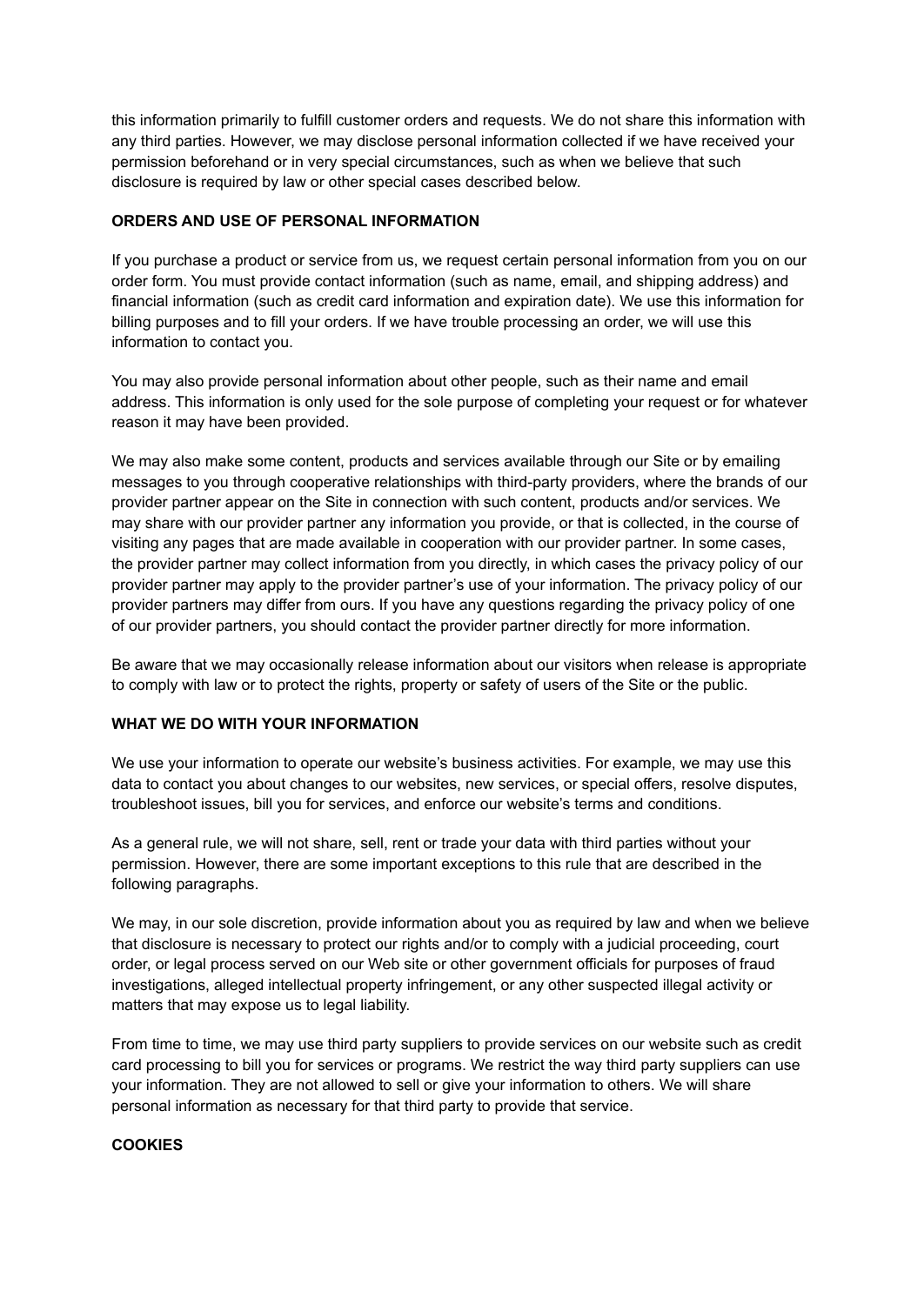To help you experience our website https://www.wakeupshakeupthrive.comwe use well known technology called cookies. Cookies are small pieces of information needed for the use of our website that your browser stores on the hard disk of your computer. The information contained in the cookies help us control your visiting session, in particular in order to improve your navigation and make our website highly user-friendly. The cookies we use do not record any personal information whatsoever. In most web browsers cookies are accepted automatically. You can prevent it by configuring your browser. You can at any time delete cookies stored on your computer by clearing the temporary Internet data (Tools/Internet Options bar).

If you disable the cookies, you may be unable to use all the functionalities of our portal.

# **ACCESS TO PERSONAL INFORMATION**

If your personal information changes, or if you no longer desire our service, you may correct, amend, delete inaccuracies or deactivate it by contacting us at [dominique@wakeupshakeupthrive.com](mailto:dominique@wakeupshakeupthrive.com) or [ellen@wakeupshakeupthrive.com](mailto:ellen@wakeupshakeupthrive.com)

We will retain your information for as long as your account is active or as needed to provide you services. If you wish to cancel your account or request that we no longer use your information to provide you services contact us at above e-mail. We will retain and use your information as necessary to comply with our legal obligations, resolve disputes, and enforce our agreements.

# **EU 2016/679 – GENERAL DATA PROTECTION REGULATION (GDPR) COMPLIANCE**

We strive to fully comply with the new regulations set forth in the GDPR established by the EU. By accessing this Site and our products, you hereby acknowledge that we may process personal data (information relating to an identified or identifiable natural person), including but not limited to: names, addresses, telephone numbers, email addresses, credit card details, financial information, posts on social media websites, and your and others' IP addresses. To the extent any personal data we process is governed by the GDPR, it will be treated in compliance with the GDPR.

Specifically, any personal data we process is collected for a legal and lawful reason, including, but not limited to, providing you with a tailored experience to our website, exposure and access to and our and our affiliates' products. Further, we protect any personal data collected and limit the nature and scope of data collected to that which is adequate, relevant and limited to what is necessary in relation to the purposes for which it is being processed ('data minimization'). For example, if you purchase one of our programs or services, we will process the personal data necessary to execute your purchase of the program and allow you to subsequently access and use the program or service. Such personal data may include your name, mailing address, telephone number, email address, password, payment information (credit card number, bank account information), and/or IP address.

You have the absolute right to withdraw your consent, request erasure, and/or object to our processing of any of your personal data that we may process. Simply send us an email with the subject line: "I hereby [withdraw my consent, and/or request reassure, and/or object] to my data being processed under the GDPR" and include in the body of your email your name. Upon receipt of your email we will cease processing your personal data. Should you desire to exercise your right to erase or object to our processing of your personal data, please also include this request in the body of the email, and we will follow the procedures set forth in GDPR Art. 17, 18, and/or 21. Note, however, that notwithstanding your exercise of your right to withdraw, object and/or request erasure, we cannot process any refunds for products purchased beyond the deadline(s) established for the respective product(s) you purchased.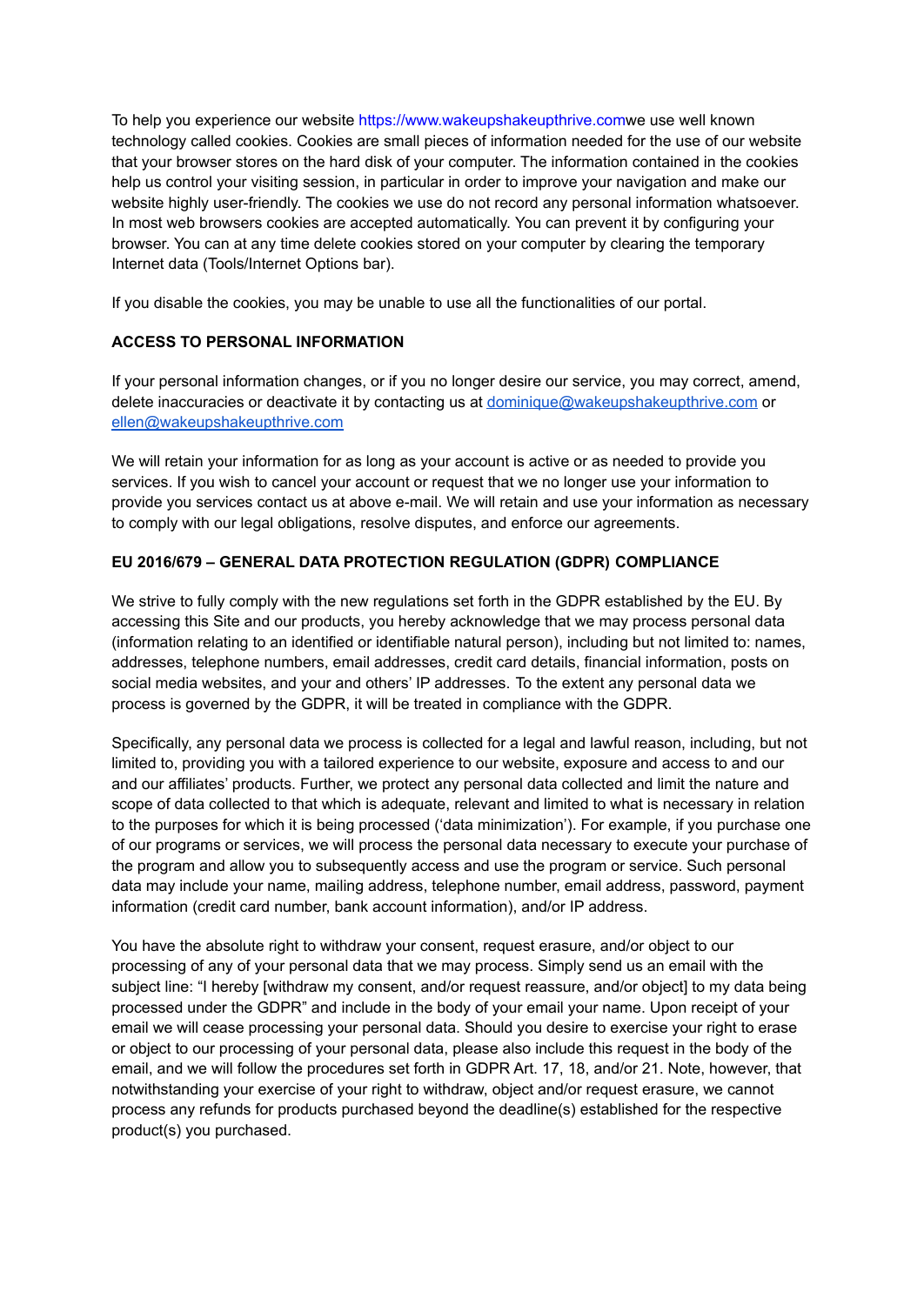Upon request, pursuant to GDPR Art. 12 and 15, we agree to provide you with information regarding any of your personal data that we have processed, including the following:

1. the purposes of the processing; 2. the categories of personal data concerned; 3. the recipients or categories of recipient to whom the personal data have been or will be disclosed, in

particular recipients in third countries or international organizations; 4. where possible, the envisaged period for which the personal data will be stored, or, if not possible, the

criteria used to determine that period; 5. the existence of the right to request from the controller rectification or erasure of personal data or

restriction of processing of personal data concerning the data subject or to object to such processing; 6. the right to lodge a complaint with a supervisory authority; 7. where the personal data are not collected from the data subject, any available information as to their source;

8. the existence of automated decision-making, including profiling, referred to in Article 22(1) and and, at least in those cases, meaningful information about the logic involved, as well as the significance and the envisaged consequences of such processing for the data subject

We take the protection of personal data seriously and not only strive to process and retain it in the safest manner possible but also, we have measures in place that detect and alert us to any data breaches that may occur, and will notify you in the unlikely event that any of your personal data is affected by any breach. Unless you have provided us explicit consent and/or you have volunteered without solicitation such personal data, we do not process any personal data that reveals your racial or ethnic origin, political opinions, religious or philosophical beliefs, or trade union membership, and the processing of genetic data, biometric data for the purpose of uniquely identifying a natural person, data concerning health or data concerning a natural person's sex life or sexual orientation.

#### **AUTORESPONDERS**

We may use autoresponders to communicate with you by email. To protect your privacy, we use a verified opt- in system for such communications and you can always opt-out of such communications using the links contained in each autoresponder message. If you have difficulties opting out, you may contact us by sending an e-mail.

### **OPTING-OUT**

We provide you the opportunity to opt-out from any promotional or marketing emails that we may send you. You may do so by following the instructions included in each communication or by emailing us at [dominique@wakeupshakeupthrive.com](mailto:dominique@wakeupshakeupthrive.com) or [Ellen@wakeupshakeupthrive.com](mailto:Ellen@wakeupshakeupthrive.com)

#### **SECURITY**

The security of your personal information is important to us. We follow generally accepted industry standards to protect the personal information submitted to us, both during transmission and once we receive it. No method of transmission over the Internet, or method of electronic storage, is 100% secure, however. Therefore, we cannot guarantee its absolute security.

When you enter sensitive information (such as credit card number) on order forms that are hosted by our third party service providers, the transmission of that information is encrypted using secure socket layer technology (SSL).

#### **TESTIMONIALS**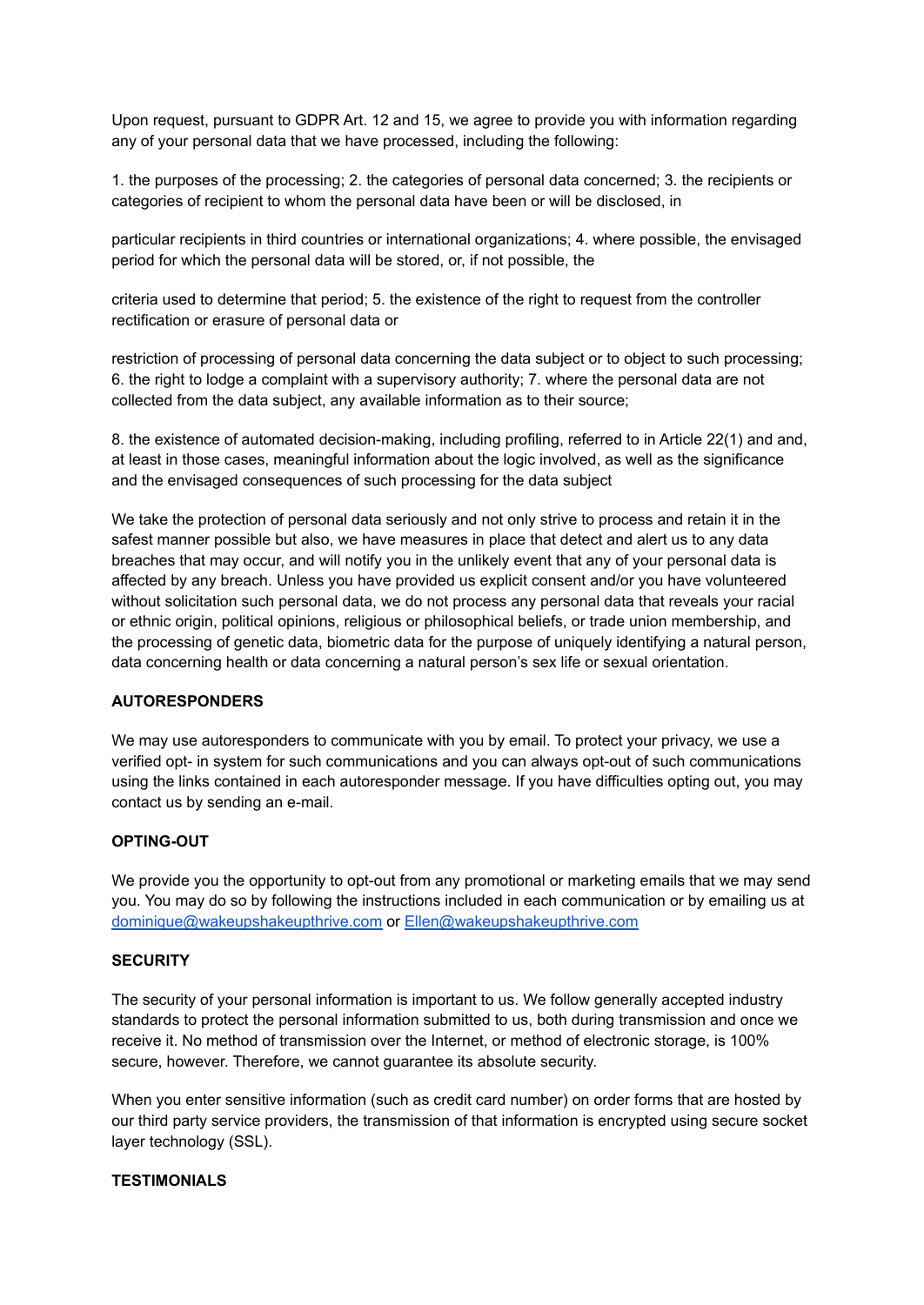We display personal testimonials of satisfied customers on our site in addition to other endorsements. With your consent we may post your testimonial along with your name. If you wish to update or delete your testimonial, you can contact us at [dominique@wakeupshakeupthrive.com](mailto:dominique@wakeupshakeupthrive.com) [ellen@wakeupshakeupthrive.com](mailto:ellen@wakeupshakeupthrive.com)

### **CONTACT US**

We will communicate with you in response to your inquiries, to provide services you request, and to manage your account. We will communicate with you by email or telephone, in accordance with your wishes.

# **PLUGINS**

#### **Facebook Plugins**

Our website integrates plugins of the social network Facebook, 1601 South California Avenue, Palo Alto, CA 94304, USA. You will recognise them on our website by the Facebook logo or the Like or Share buttons. An overview of Facebook plugins can be found

here:http://developers.facebook.com/docs/plugins/. Whenever you visit our site, the plugin creates a direct connection between your browser and a Facebook server. The contents of the plugin are sent by Facebook directly to your browser and are integrated into the website. Thus Facebook receives the information that you have visited our website with your IP address, even if you have no Facebook account or you are not currently logged into Facebook. Such information (including your IP address) is sent by your browser directly to a Facebook server in the USA, where it will be stored. If you click Facebook's Like button when you are logged into your Facebook account, you can embed in your Facebook profile a link to the contents of our website. Then Facebook can associate your visit to our website with your user account. Details of your interaction will also be sent directly to a Facebook server, where they will be stored. In addition, they will be published on Facebook and shown to your Facebook friends. Please note that, as a website provider, we do not know which data is transferred and how it is going to be used by Facebook.

Such information can be used by Facebook for advertising, market research and Facebook customisation purposes. To that end, Facebook creates usage, interest and relationship profiles, e.g. in order to analyse how you use our website with regard to ads shown to you by Facebook, inform other Facebook users about your activities on our website and provide you with other Facebook-related services.

More information in this respect can be found in Facebook's Privacy Statement on https://www.facebook.com/about/privacy/.

If you do not want Facebook to associate your visit to our website with your Facebook user account, please log out your Facebook user account before visiting our website.

#### **Twitter**

Our website integrates plugins of the short message network Twitter Inc., 795 Folsom St., Suite 600, San Francisco, CA 94107, USA. You will recognise them (the Tweet button) on our website by the Twitter logo. An overview of Twitter buttons can be found here https://dev.twitter.com/.

Whenever you request a page of our website that contains such a plugin, a direct connection is created between your browser and a Twitter server in the USA. Thus Twitter receives the information that you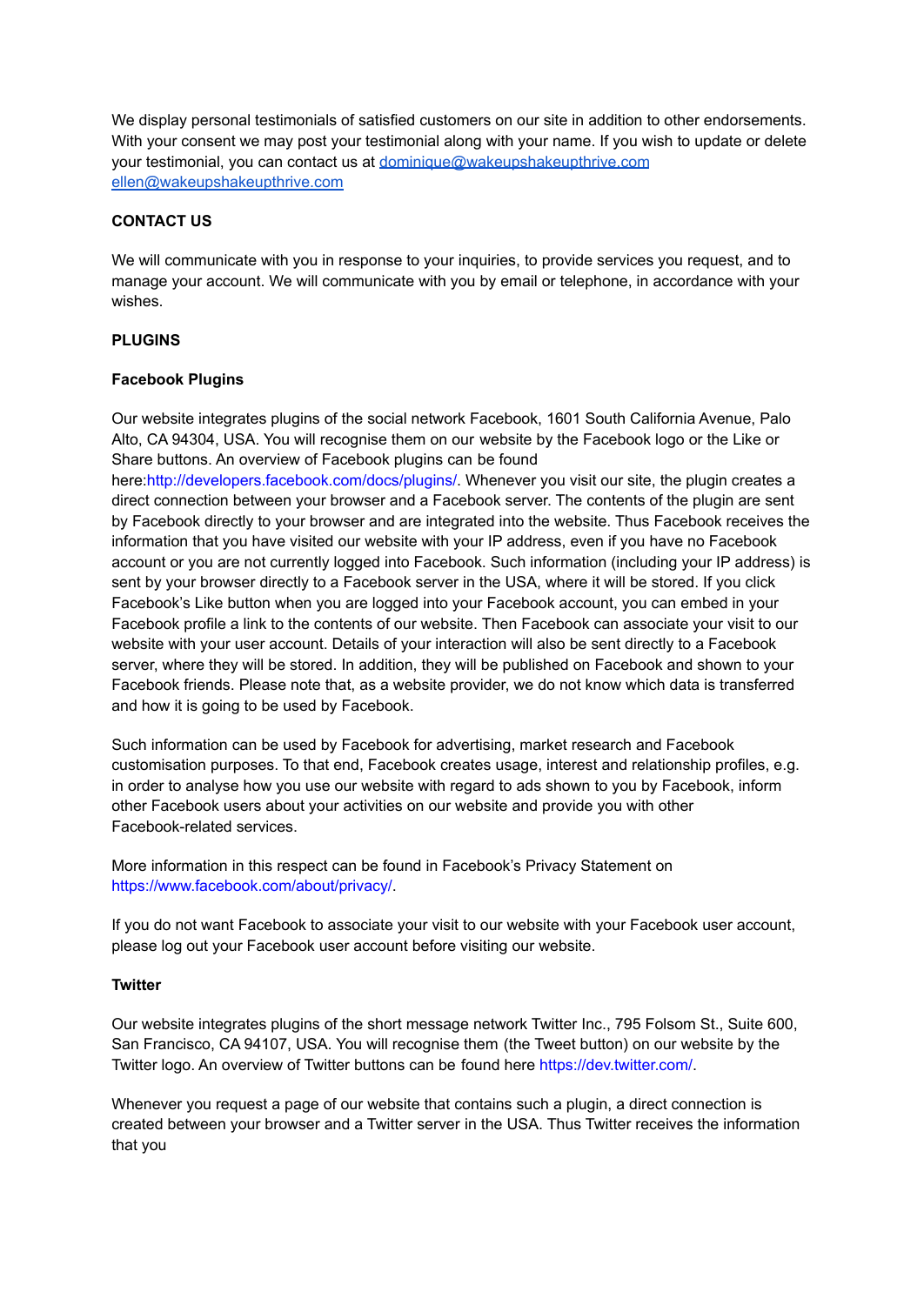have visited our website with your IP address. If you click the Tweet button when you are logged into your Twitter account, you can embed in your Twitter profile a link to the contents of our website. Then Twitter can associate your visit to our website with your user account. Please note that, as a website provider, we do not know which data is transferred and how it is going to be used by Twitter. More information in this respect can be found in Twitter's Privacy Statement.

If you do not want Twitter to associate your visit to our website, please log off your Twitter user account.

#### **LinkedIn**

Our website integrates plugins of the social network LinkedIn owned by LinkedIn Corporation, 2029 Stierlin Court, Mountain View, CA 94043, USA (hereinafter 'LinkedIn'). You will recognise the LinkedIn plugins on our website by the LinkedIn logo or the Recommend button. Whenever you visit our website, the plugin will create a direct direction between your browser and a LinkedIn server. Thus LinkedIn receives the information that you have visited our website with your IP address. If you click LinkedIn's Recommend button when you are logged into your LinkedIn account, you can embed in your LinkedIn profile a link to the contents of our website. Then LinkedIn can associate your visit to our website with your user account. Please note that, as a website provider, we do not know which data is transferred and how it is going to be used by LinkedIn. Details regarding data collection (purpose, scope, further processing, use) and your rights and possible settings can be found in LinkedIn's Privacy Guide.

This guide is available from: http://www.linkedin.com/legal/privacy-policy.

#### **YouTube**

Our website contains at least one YouTube plugin owned by Google Inc. LLC, 901 Cherry Ave. San Bruno, CA 94066, USA. Whenever you visit a page of our website that is provided with a YouTube plugin, a connection with YouTube servers is created. Then the YouTube server learns which page of our website you have visited. If you are also logged into your YouTube account, you make it possible for YouTube to associate your browsing behaviour with your personal profile. You can prevent this if you first log off your account. More information on how YouTube may collect and use your data can be found in YouTube's Privacy Guide, which is available from http://www.youtube.com/t/privacy.

#### **Google Adsense**

Where applicable, this website uses Google AdSense, a service used to incorporate Google Inc. ('Google') ads. Google AdSense uses so-called 'cookies', text files stored on the user's computer to help analyse how the website is used. Google AdSense also uses so-called web beacons (invisible graphics). Such web beacons make it possible to analyse information such as traffic across pages of this website.

Generated by cookies and web beacons, information on how this website is used (including the user's IP address) and what ads have been displayed is sent to a Google server in the USA, where it will be stored. Such information can be forwarded by Google to its business partners. However, Google will not merge your IP address with your other data it may store.

You can disable the installation of cookies by making appropriate settings in your browser. Please note, however, that in such an event you may not be able to fully use all the functionalities of this service. By using this website, you agree to Google processing the data it collects about you in the way and using the methods described above and for the purposes specified above.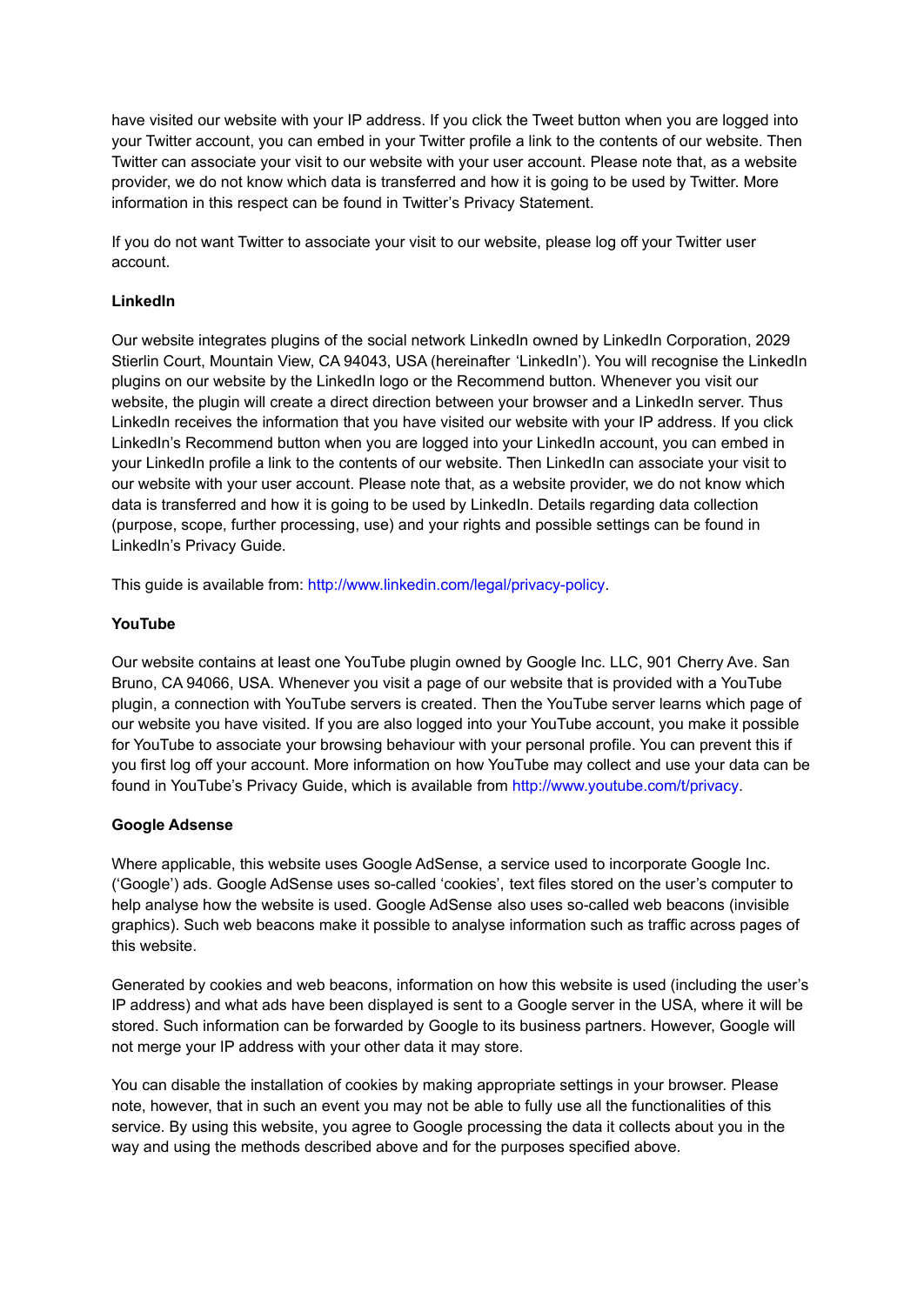#### **Instagram**

Our website uses Instagram's so-called social plugins, which hare operated by Instagram LLC., 1601 Willow Road, Menlo Park, CA 94025, USA ("Instagram"). The plugins are identified with an Instagram logo, e.g. in the form of an Instagram camera. An overview of Instagram plugins and their representations can be found here:

http://blog.instagram.com/post/36222022872/introducing-instagram-badges.

Whenever you request a page of our website that contains such a plugin, your browser creates a direct connection to Instagram servers. The contents of the plugin are sent by Instagram directly to your browser and incorporated into the page. Thus Instagram receives the information that that your browser has accessed a specific page of our website, even if you have no Instagram profile or you are not currently logged into Instagram. Such information (including your IP address) is sent by your browser directly to an Instagram server in the USA, where it will be stored.

If you are logged into Instagram, Instagram can associate your visit to our website directly with your Instagram account. If you interact with the plugins, e.g. you click the Instagram button, the relevant information will also be sent directly to an Instagram server, where it will be stored. In addition, the information will be published on your Instagram account and shown to your contacts there.

More information on the purpose and scope of data collection, processing and use by Instagram your rights in this respect and the available settings you can make to protect your privacy can be found in Instagram's Privacy Guide: https://help.instagram.com/155833707900388/.

If you do not want Instagram to associate your visit to our website with your Instagram account, you have to log off Instagram before you visit our website. You can also completely disable your browser's add-ons that load Instagram plugins, e.g. by using the script blocker NoScript (http://noscript.net/).

#### **Google Adwords**

Our website uses Google conversion tracking. If you get to http://pointnorth.biz/ and http://academypointnorth.com via an ad provided by Google, Google Adwords will place a cookie on your computer. Such cookies expire after a predefined period of time and do not serve personal identification. If you visit certain sites of our website once again and the cookie has not expired yet, Google and we can make out that you have clicked an ad that have redirected you further on. Cookies vary depending on the customer, each one receives his or her own. A conversion cookie makes it possible for us to learn how many users in total have clicked an ad and been redirected to a given page. However, we receive no personal data that might identify you as a user.

If you do not want any tracking, you can place a Do Not Track cookie or set your browser so as to disable all cookies coming from the googleleadservices.com domain.

#### **Facebook Remarketing**

Our website integrates remarketing tags of the social network Facebook, 1601 South California Avenue, Palo Alto, CA 94304, USA. Whenever you visit our website, a direct connection between your browser and a Facebook server is created via remarketing tags. Thus Facebook receives the information that you have visited our website with your IP address. Then Facebook can associate your visit to our website with your user account. We can use the received information to display Facebook ads. Please note that, as a website provider, we do not know which data is transferred and how it is going to be used by Facebook. More information in this respect can be found in Facebook's Privacy Statement on https://www.facebook.com/about/privacy/. If you do not want any of your data to be recorded via Custom Audience, you can disable this function.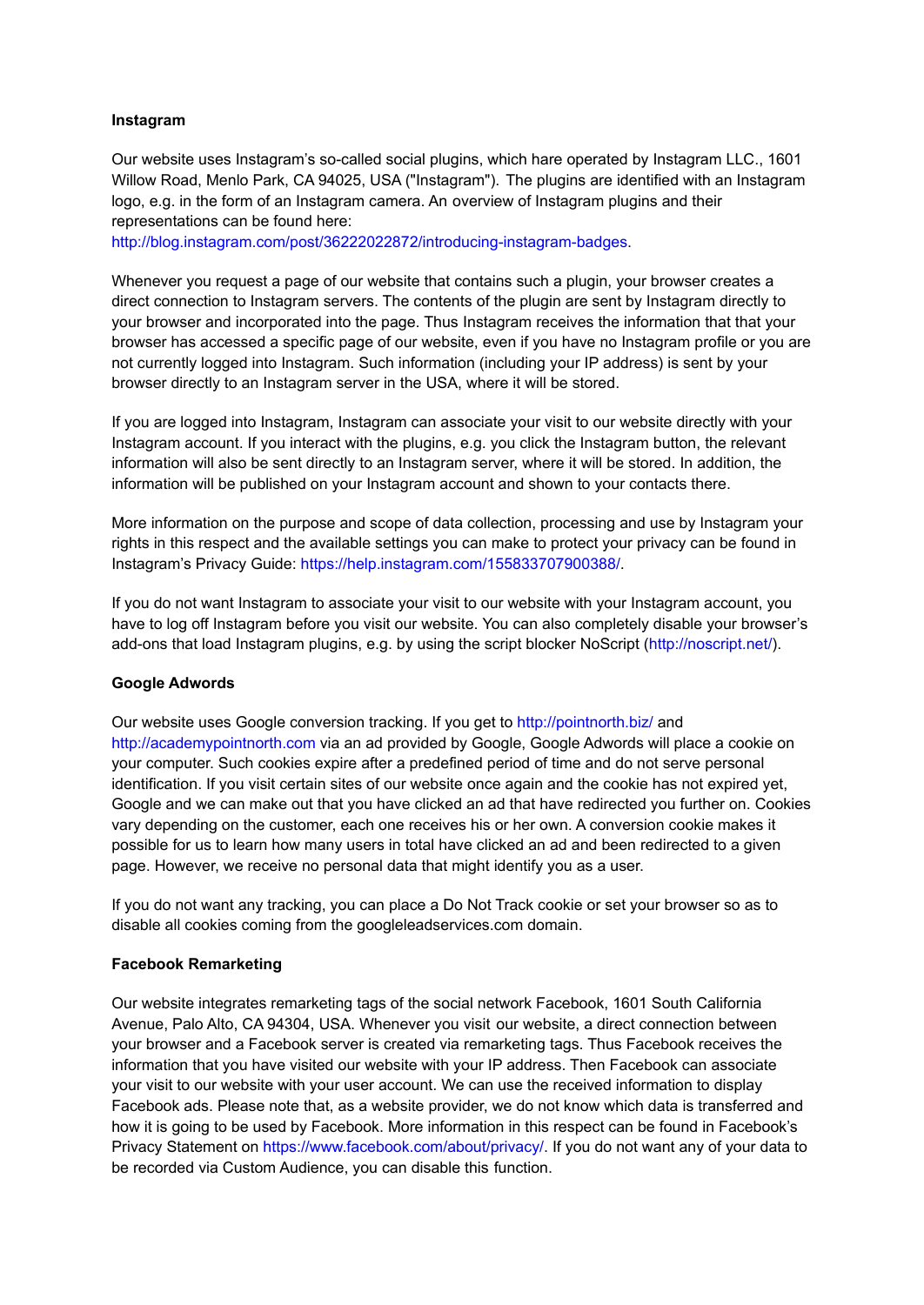### **Google Remarketing**

Our website integrates remarketing tags from Google Inc. ("Google"). Whenever you visit our website, a remarketing tag creates a direct connection between your browser and Google. Then we receive the information that our website has been accessed by your IP address via Google. We can use such information for specific advertising.

### **Google Tag Manager**

Our website uses Google Tag Manager. This service makes it possible to manage website tags across an area. Google Tag Manager implements tags only. This means that no cookies are used and no personal data is collected. Google Tag Manager launches other tags that may collect data, but Google Tag Manager has no access to such data. If it is disabled at domain or cookie level, all tracking tags also remain disabled provided that they have been implemented using Google Tag Manager.

# **Active Campaign**

When you sign up for the PointNorth newsletter, you disclose your e-mail address and your name. In addition, your IP address and registration date are also stored when you sign up, the latter only for the purpose of providing evidence in case of abusive registration. To send our newsletter, we use the CRM and automation platform Active Campaign. ActiveCampaign, LLC ("ActiveCampaign") provides a marketing platform that allows clients to reach their customers, to understand how their customers interact with those communications and other content, and to customize marketing based on their customers' interests. For more information, you can verify the Active Campaign [privacy](https://www.activecampaign.com/legal/privacy-policy#id-collection-of-information) policy

# **Google Analytics**

This website uses Google Analytics, a web analysis service from Google Inc. 1600 Amphitheatre Parkway, Mountain View, CA 94043, USA ('Google'). Google Analytics uses so-called 'cookies', text files stored on your computer to help analyse how you use the website. The information created by the cookie (browser type/release, operating system, referrer URL, previously visited websites, IP address, server request time) concerning the usage of this website is usually sent to a Google server in the USA, where it will be stored. However, if you enable IP anonymization on our website, Google, in Member States of the European Union or any other states being party to the Agreement on the European Economic Area, will first truncate your IP address.

Only in exceptional cases, the full IP address will be sent to a Google server in the USA and truncated there. Google will use this information to analyse your usage of the website, generate website activity reports for website operators and provide other services related to the use of the website and the Internet. Google may also disclose such information to third parties provided that it is required to do so by applicable laws or it has outsourced data processing to a third party. The IP address sent by your browser under Google Analytics will not be merged with any other data already in Google's possession.

You can prevent the installation of cookies by setting your browser accordingly. Please note, however, that in such an event you may not be able to fully use all the functionalities of this website. By using this website, you agree to Google processing the data it collects about you in the way and using the methods described above and for the purposes specified above. More information on the web analysis service used can be found on Google Analytics website. The instructions on how you can prevent your data from being processed by the web analysis service can be found on [http://tools.google.com/dlpage/gaoptout?hl=de](http://tools.google.com/dlpage/gaoptout?hl=de%E2%80%8B).